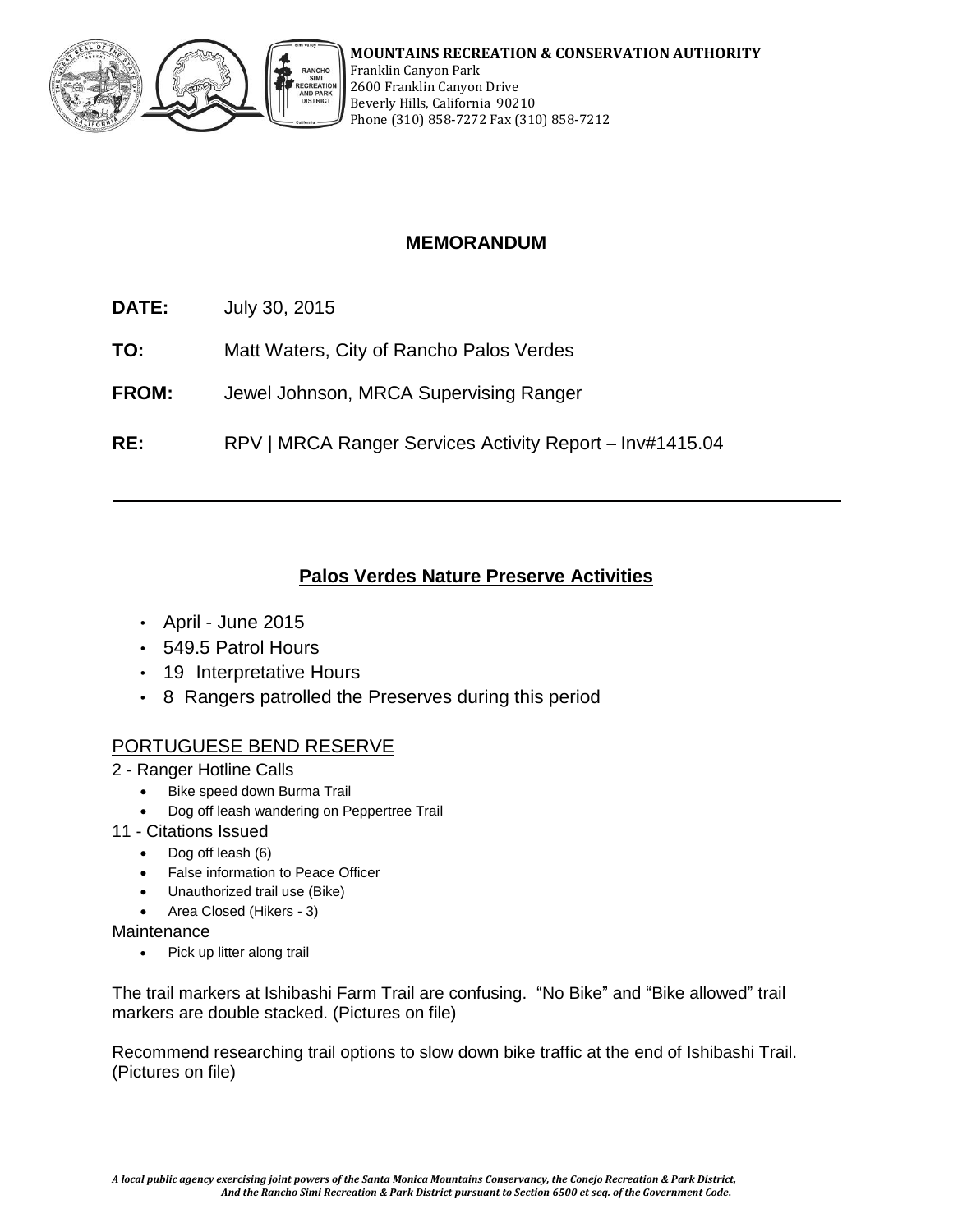# FILIORUM RESERVE

3 - Ranger Hotline Calls

- Ford Trail (Confused by Trail End Sign)
- Dog distressed on trail

Citations Issued

• None

There has been an increase in usage and Rangers continue to recommend clarifying trail system. The lack of adequate signage continues to be an issue on the Eucalyptus **(pictures on file),** Pony and Ford trails. The lack of adequate signage allows the user to go onto private property and create spur trails. Rangers are monitoring an unauthorized equestrian trail system off Vanderlip and Gary's Gulch trail.

### FORRESTAL RESERVE

3 - Ranger Hotline Calls

- Raccoon in box
- Hikers off Trail
- Overnight Camping inquiry
- Citations Issued
	- None

**Maintenance** 

• Litter pick-up

# ABALONE COVE RESERVE

19 - Ranger Hotline Calls

- Legal Fishing Areas (4)
- Poaching
- $\bullet$  Sea Lion (6)
- Hours Open (4)
- Erosion
- **•** Hiking Trails
- Commercial Film Permit
- Unauthorized Trail Use (Sacred Cove Trail)

#### 8 - Citations Issued

- Dog Off Leash (2)
- Dog on Beach (4)
- Fishing without License (2)

#### **Maintenance**

- Abalone Cove
	- o Graffiti Removal (pictures on file)
- Litter pick-up

#### First Aid

First responder to two distressed swimmers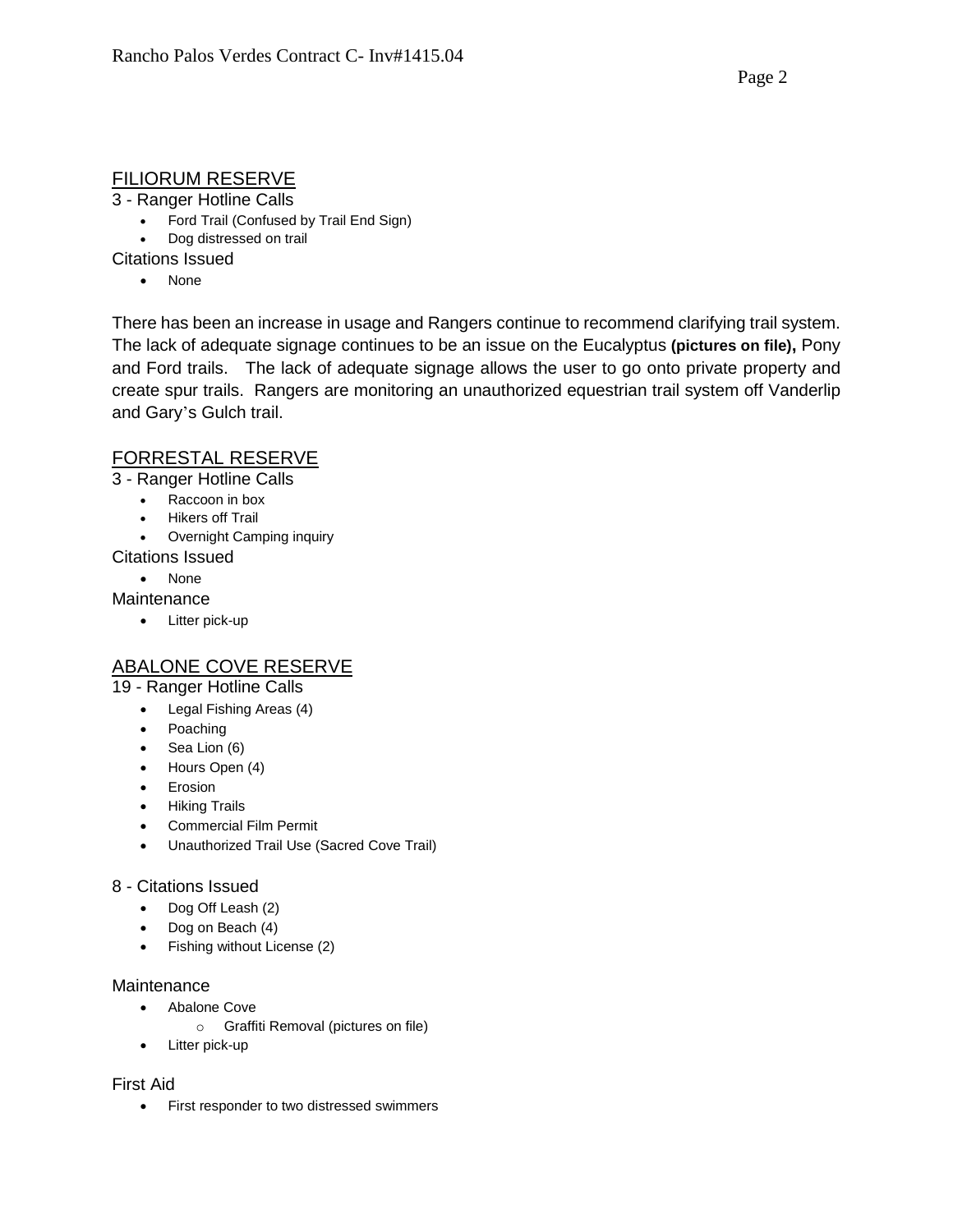### OCEAN TRAILS RESEVE (including Founders Park | RPV Beach)

6 - Ranger Hotline Calls

- Parasail (3)
- Sea Lion
- Fishing inquiry (2)
- 1 Citations Issued
	- Dog on Beach
- Maintenance
	- Clean up trash at bottom of Sunset Trail (pictures on file)

First Aid

• First responder to injured hiker on Sunset Trail

Paragliders returned to the bluffs and additional signage recommended for the top of the bluffs (take-off spot) and behind the lifeguard stand on RPV Beach (landing and spur trail up to take-off spot).

# VICENTE BLUFFS RESERVE

1 - Ranger Hotline Calls

No dog bags

Citations Issued

None

Fishermen continue to access fishing areas on unauthorized trails off Seascape Trail.

# SAN RAMON RESERVE

0 - Ranger Hotline Calls Citations Issued

• None

**Maintenance** 

- Empty overflowing trashcans and pick up litter at overlook.
- Remove unknown locks off gates to San Ramon Canyon and label City Locks. (Pictures on file)

Monitor trails for new bike jumps. Hikers have created trail to access Reserve due to the steep grade and erosion at authorized trailhead.

# THREE SISTERS RESERVE

1 - Ranger Hotline Calls Commercial Dog Walker Citations Issued None

There were no trail markers on McCarrell Canyon Trail at McBride Trail. The current signage identifies Reserve as Filiorum Reserve. (Pictures on file)